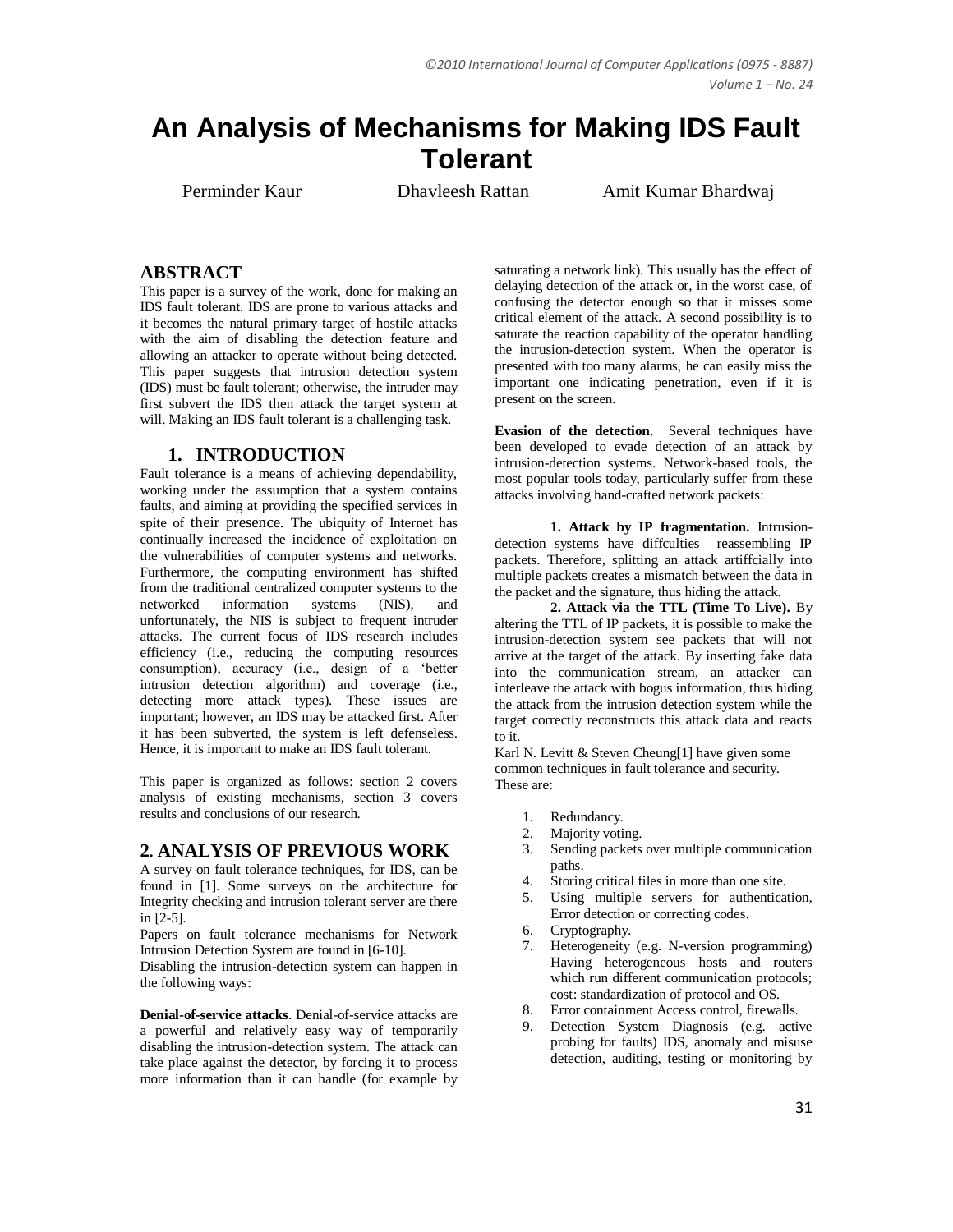site administrators, virus scanners, integrity checking.

If the likely faults affect a single protected component, only then the Redundancy is effective e.g., a processing element. Moreover, fault masking prevents the fault from inducing errors that propagate beyond the component that suffered the fault. There seems to be a related concept in the security domain. If a computer on a network is compromised by an attacker, it should be difficult for him to use this compromised machine as a base to attack other machines. Access control mechanisms and firewalls associated with network components can block or at least limit the spread of attacks.

#### **Architecture For Integrity Checking:**

Integrity represents whether or not an agent has been modified from its original state This agent could be a device driver, a kernel security agent (such as a firewall), a security service (such as VPN), an OS kernel invariant or any other program. Today"s advanced viruses and worms attack software running in memory to circumvent operating system protections. Such attacks often disable intrusion detection systems in order to execute malicious payload.

Y. Peggy Shen, Wei-Tek Tsai, Sourav Bhattacharya, Ting Liu[3] have proposed a system architecture to enhance the attack tolerance of IDS through integrity cheking.

The System uses the anomaly detection and sandbox techniques to detect intrusions of the IDS. The anomaly detection technique first establishes the normal program behavior ("self<sup>7</sup>), then detects deviation from the normal program behavior. The definition of self is defined as finite numbers of sequence of system calls in the running processes of an application program.

It is a real-time intrusion detection system. It has three major components the Integrity Checker (IC), the IDS Monitor (IDM) and the Neighborhood Watcher (NW).

**Integrity Checker (IC)** - The IC detects unauthorized modification and replacement of executable and configuration files. The IC does that by checking these files periodically. The IC computes 32- bit CRC values for each executable file and configuration file at the system initialization time as well as runtime. If any files are modified or replaced, the runtime computed CRC values will be different from the original CRC values.

**Intrusion Detection Monitor (IDM)** -The IDM monitors the normal program behavior of the IDS processes/threads, and verifies that the IDS is operating within the sandbox. IDM sends out the monitoring results of the previous frame to all the **NWs** in the group. If the **NW** fails to receive the results in a frame, it increments the strike-counter by one. The strikecounter is used to accommodate the asynchronous nature of the **NWs,**

**Neighborhood Watcher (NW)** - The **NWs** are responsible to monitor IDMs located in the network.

The IDM and **NW** transmit heartbeat messages to each other periodically. In other words, they monitor each other periodically. If the **NW** detects that the IDM has been compromised, it sends a warning message to the security personnel and other **NWs.**

The advantage of this system is that it can detect intrusions of **IDS** as well as itself in a real-time manner. Architecture enhances the attack tolerance of **IDSs.** The architecture is a hybrid of distributed, redundant and cross-corroborating techniques. The design of the system is flexible and scaleable.

Gene H. Kim and Eugene H. Spafford[5] describes the design and implementation of the Tripwire tool. They analyzed various security tools, and provide a model for building security tools with similar goals. The goal of integrity checking tools is to detect and notify system administrators of changed, added, or deleted files in some meaningful and useful manner.

Tripwire uses interchangeable "signature" (usually, message digest) routines to identify changes in files, and is highly configurable. It uses two inputs: a configuration describing file systemobjects tomonitor, and a database of previously-generated signatures putatively matching the configuration. Selection-masks (described below) specify file system attributes and signatures to monitor for the specified items.

#### **Intrusion Tolerant Architecture for IDS:**

Dan Gorton[4] in his thesis work provides an intrusion tolerant architecture for IDS. The architecture used is composed of four major components:

Application servers, Tolerance proxies, IDS, and a Firewall

- The redundant application servers are used to provide contents to requesting web browsers. Different hardware, operating systems, and applications are used to minimize the risk of all web servers being vulnerable to the same attack or failure modes.
- The tolerance proxies are then used to provide a secure front-end to the application servers. They mediate client requests to one or more application servers depending on the currently selected security policy.
- The IDS is used as one part of the monitoring subsystem
- The firewall is used to minimize the exposure of the intrusion tolerant system. Only web requests are allowed to pass through from the outside.

In the result of his thesis he showed that it is possible to use different fault tolerant mechanisms, e.g. redundancy and diversity, to be able to tolerate some degree of intrusions.

**Fault Tolerance Mechanism For IDS:**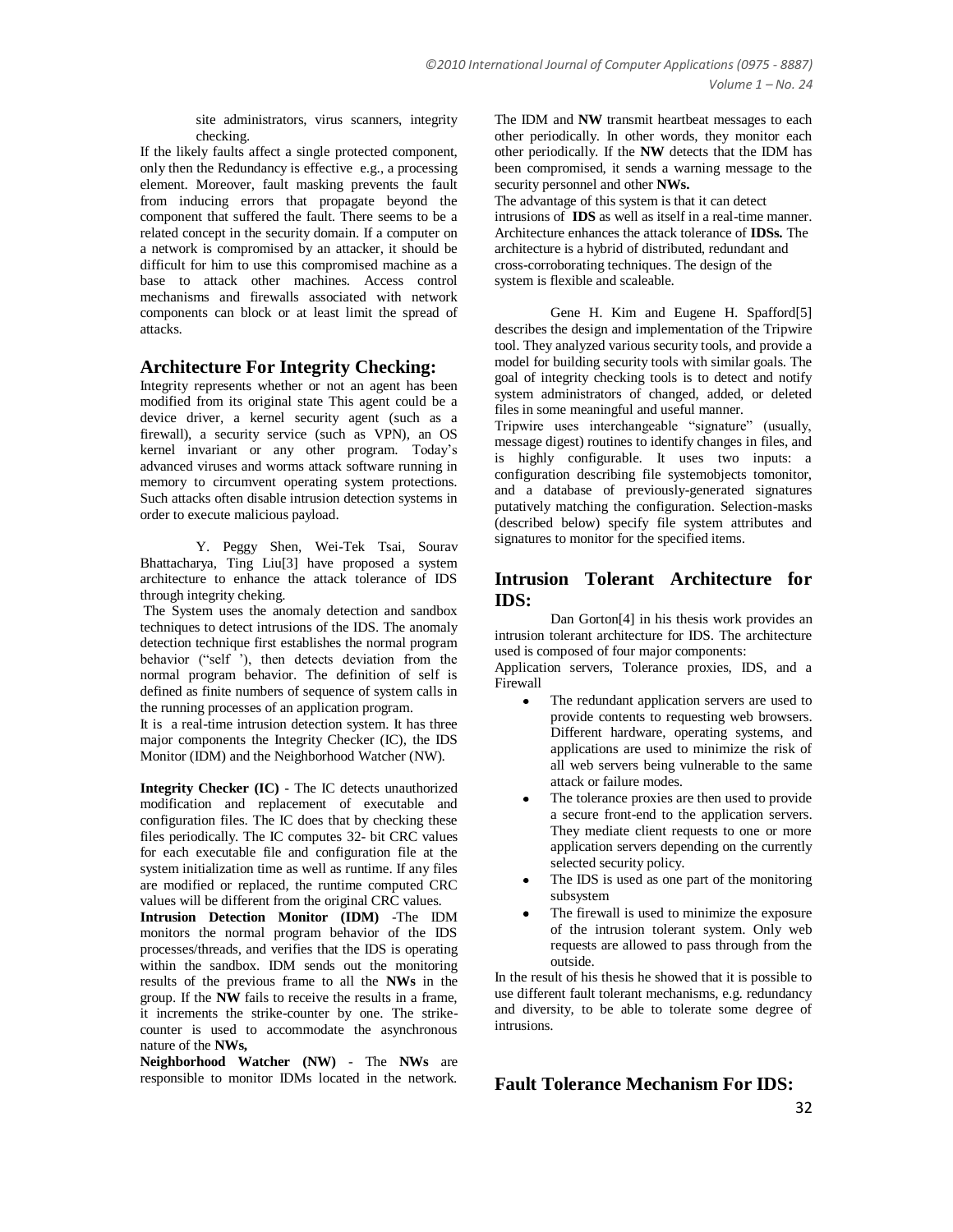Various mechanisms have been proposed for making an IDS fault tolerant. I have analyzed some of the research papers published on the area of concern.

Lindonete Siqueira and Zair Abdelouahab[6] have proposed an adaptive fault tolerance mechanism for Network Intrusion Detection System based on Intelligent Agents. Agents collect information related to hosts by monitoring different systems and using the collected information the following actions can be taken:

- 1. Detect agents which are still active.
- 2. Detect agents to be replicated.
- 3. Detect the action of malicious agents.

By using a list of capacities for each agent , and monitoring the actions that are accomplished by each agent of the system , malicious agents can be detected.

R.Shashikumar and L.C.S. Gouda[7], provide a reconfigurable IDS architecture to provide confidentiality, data integrity, authentication and nonrepudiation. The architecture was implemented based on the FPGA hardware. The reconfigurable hardware unit processes the TCP three way handshakes and the Server and Client TCP stream reassembly. Five important states (CLOSED state, SYNSENT state, SYN-RECV state, ESTABLISHED state and EXCHANGE state) are examined to build up the proper TCP three way handshakes needed for the TCP connection. During the building of the TCP connection, the control signals "Division", "Flag-vulnerability" and "Established" will be the output to the downstream units. The division signal controls the Converger unit In this process, attacks such as Stealthyscan and half TCP connection can be identified.

The autonomous restructuring algorithm is designed to handle the faults that most frequently occur due to gate oxide shorts or metal to metal shorts and provides the feature of self-healing, with built-in autonomous restructuring units.

The results obtained confirms that the system is fast and is ideally suited for monitoring high speed networks and provides improved security to the shared resources on Internet and Intranet. By parallelizing the tasks of reassembling TCP packets on the server and the client on a FPGA the performance of the IDS is greatly improved.

Pabitra Mohan Khilar, Jitendra Kumar Singh, Sudipta Mahapatra[8] propose a failure detection service that uses a heartbeat based testing mechanism to detect failure and take the advantage of cluster based architecture to forward the failure report to other cluster and their respective members.

Failure detection algorithm maintains a heartbeat receive table for each member node in each clusterhead. When a heartbeat from a particular member is received, a new freshness point is calculated using the arrival time of this heartbeat and previous heartbeat messages and new timeout period is set equal to this freshness point.

(i) In every heartbeat interval **THB** each member node sends a heartbeat message to the clusterhead.

(ii) If heartbeat from a particular member is received within the timeout period TTM, clusterhead first saves the arrival time t of this heartbeat message according to its local clock. Then a new freshness point is calculated using the arrival time of this heartbeat and previous heartbeat messages and new timeout period is set equal to this freshness point.

(iii) If the heartbeat from a particular member is not received within the timeout period TTM then that node is considered as failed by the CH. The CH broadcast the firm failure message containing ID of the node to the group.

When a gateway node GW receives this message it forwards this message to the clusterhead of the neighboring clusters.

Results show that complexity of the message(bandwidth utilization) increases linearly with the number of nodes. Local detection time is independent of the number of nodes. This approach is linearly scalable in terms of consensus time.

Liwei Kuang, Mohammad Zulkernine[9] propose an intrusion-tolerant mechanism for network intrusion detection systems (NIDS) that employ multiple independent components. The mechanism monitors the detection units and the hosts on which the units reside and enables the IDS to survive component failure due to intrusions. As soon as a failed IDS component is discovered, a copy of the component is installed to replace it and the detection service continues. We implement the intrusion-tolerant mechanism based on the CSI-KNN-based NIDS and evaluate the prototype in the face of component failures. The results demonstrate that the mechanism can effectively tolerate intrusions.

### **3. RESULTS AND CONCLUSION**

The results of the above analysis can be summarized based upon the following evaluation criteria used for fault tolerance:

- 1. Availability of the resources in the hosts (memory, disk space, etc.) i.e denial of service.
- 2. Reliability i .e. Mean time between break-ins, covert channel capacity

The most widely used mechanisms for fault tolerance can be summarized as:

- 1. Replication Of software agents.
- 2. Employing Redundancy in processing elements.
- 3. Integrity checking for self healing.
- 4. Using Reconfigurable hardware and restructuring architectures.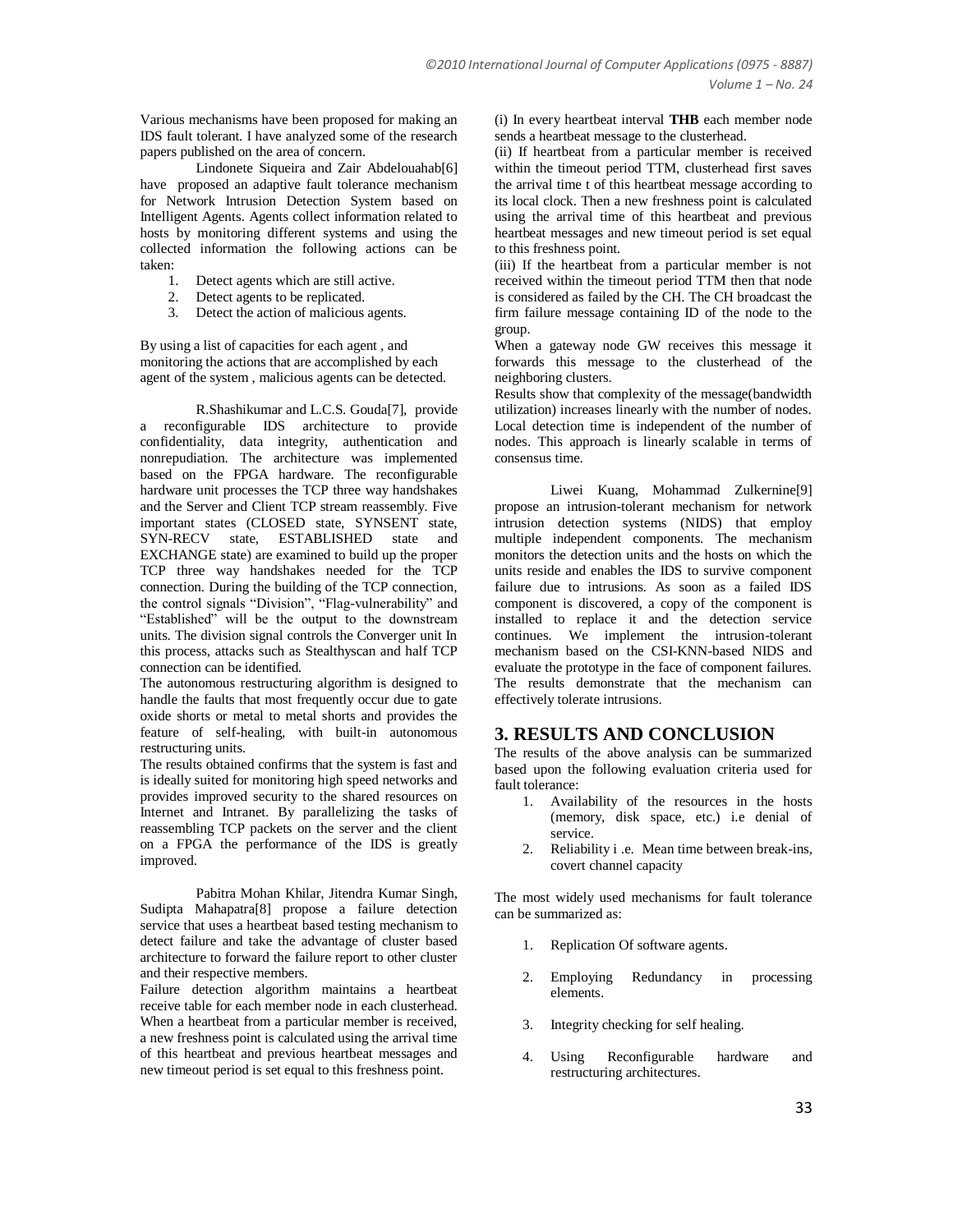#### 5. Fault detection using Heartbeat messages in multiagent systems.

The result of the evaluation of the above mechanisms based upon above criteria is shown in table 1 below:

#### **Table 1: Evaluation results**

| Sr.<br>No. | Mechanisms for<br><b>Fault Tolerance</b>                                         | <b>Availability</b> | <b>Reliability</b> |
|------------|----------------------------------------------------------------------------------|---------------------|--------------------|
| 1.         | Of<br>Replication<br>software agents.                                            | High                | High               |
| 2.<br>3.   | Employing<br>Redundancy<br>in<br>processing<br>elements.                         | Appropriate         | Low                |
| 4.         | Integrity checking<br>for self healing.                                          | High                | Appropriate        |
| 5.         | Using<br>Reconfigurable<br>hardware<br>and<br>restructuring<br>architectures.    | High                | High               |
|            | Fault detection<br>using<br>Heartbeat<br>messages<br>in<br>multiagent<br>systems | High                | Low                |

From the above analysis I can conclude that intrusion detection system (IDS) must be fault tolerant; otherwise, the intruder may first subvert the IDS then attack the target system at will and the main requirements for making an IDS fault tolerant are:

**Timeliness** - the system shall detect intrusions of **IDS**  in a timely fashion. Since the **IDS** protects the computer systems and networks, a compromised **IDS** makes the target system"s door wide open for intruders. A compromised **IDS** needs to be detected and reported immediately.

**Scalability** - the system shall be scaleable in the sense that it should work in a network of few workstations or hundreds of servers, with few **IDSs** or hundreds of IDS.

**Flexibility** - the system shall be flexible. Some IDSs employ centralized detection algorithms, but some distributed detection algorithms. Since the system protects **IDSs,** thus, it must accommodate both the centralized and distributed IDSs.

**Accuracy** - the system shall detect intrusions accurately. It is essential to reduce the false alarm rate. When the false alarm is high, the security personnel are overwhelmed with the false alarms. Worst yet, he or she must plow through all the false alarms to hunt for intrusions.

**Resilience to Subversion** - the system shall resist subversion. If the system is compromised, then the IDS is in danger of being attacked. Thus, it is vital that the system has built in self-protection mechanism.

#### **4. REFERENCES**

**[1]** K.N. Levitt, S. Cheung**,** "Common Techniques in Fault-Tolerance and Security*,"* Proc. of the Dependable Computing for Critical Applications 4, pp. 373-377, 4-6 Jan. 1994,

[2] L. Catuogno, I. Visconti,"A Format-Independent Architecture for Run-Time Integrity Checking of Executable Code." Proc. of the Third International Conference on Security in Communications Networks*,*  2002

[3] Shen, Y.P. Tsai, W.-T. Bhattacharya, S. Liu, T," Attack Tolerant Enhancement Of Intrusion Detection Systems." Proc. 21<sup>st</sup> Century Military Communications Conference, Vol 1, pp. 425-429.

[4] Dan Gorton, "Extending Intrusion Detection with Alert Correlation and Intrusion Tolerance" Masters Thesis, 2003

[5] G. H. Kim, E. H. Spafford, "The design and Implementation of Tripwire: A File System Integrity Checker". Proc. Conference on Computer and Communications Security,Vol 2, pp. 18-29*,* November 1994

[6] Lindonete Siqueira and Zair Abdelouahab," A Fault Tolerance Mechanism for Network Intrusion Detection System based on Intelligent Agents (NIDIA)." Proc. The Fourth IEEE Workshop on Software Technologies for Future Embedded and Ubiquitous Systems, and the Second International Workshop on Collaborative Computing, Integration, and Assurance (SEUS-WCCIA'06) , Vol 00, pp. 49-54, 2006

[7] R.Shashikumar and L.C.S. Gouda," Self-Healing Reconfigurable FPGA Based Fault Tolerant Security Model for Shared Internet Resources" IJCSNS International Journal of Computer Science and Network Security, VOL.9 No.1, January 2009

[8] Pabitra Mohan Khilar, Jitendra Kumar Singh, Sudipta Mahapatra," Design and Evaluation of a Failure Detection Algorithm for Large Scale Ad Hoc Networks Using Cluster Based Approach" Proc. 2008